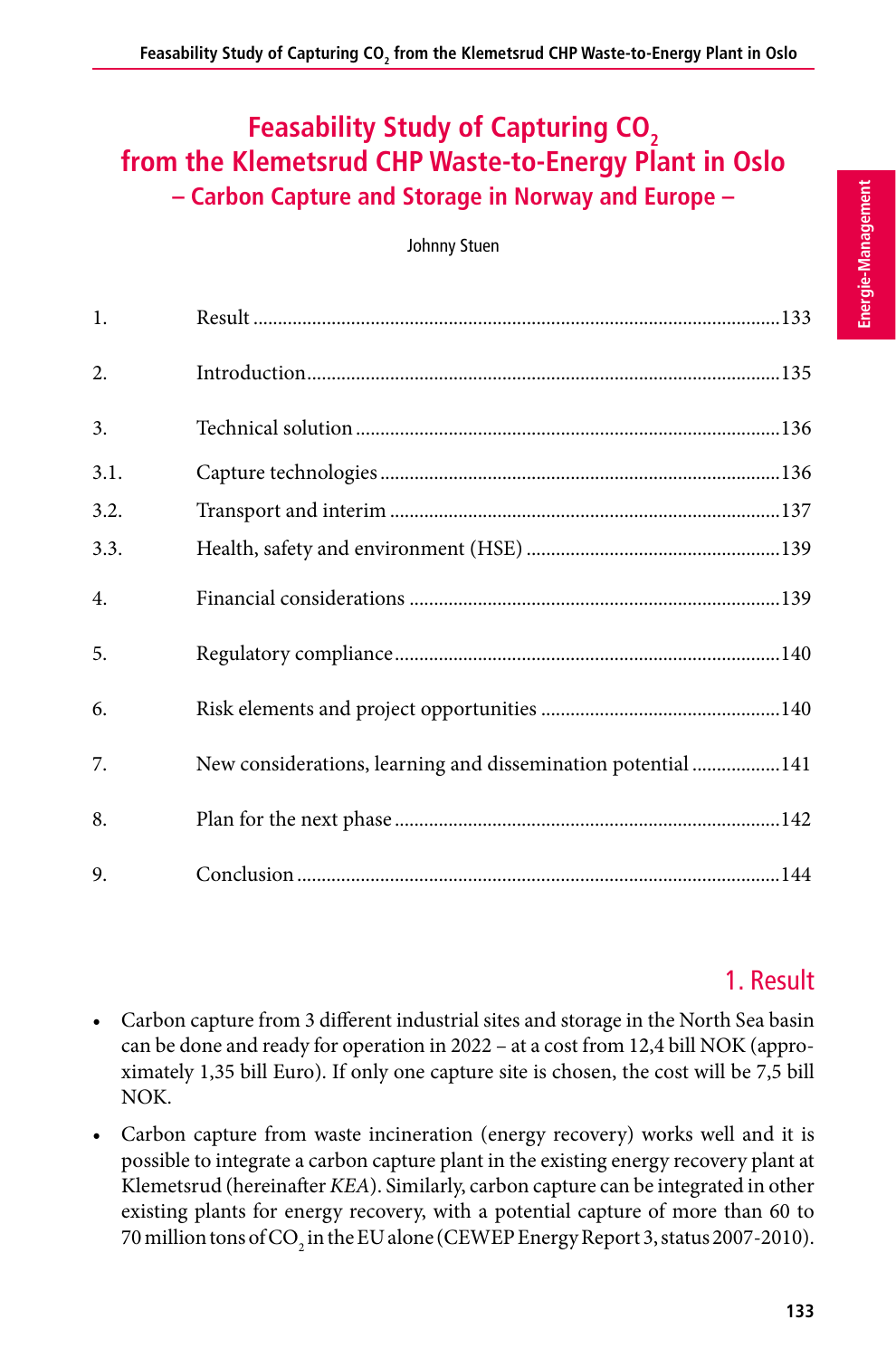- Energy recovery is an internationally growing industry that is subject to increasingly stringent regulatory and environmental requirements. There is more reason to expect broad adaptation to proven carbon capture capabilities here than in many other industries.
- Carbon capture from energy recovery provides future opportunities for sales of  $\mathrm{CO}_2$  emission permits from the biological portion of captured  $\mathrm{CO}_2$ .
- Carbon capture from waste incineration in Oslo will build local expertise and have great competence- and regulatory transfer value.
- Establishment of carbon capture at KEA has broad political support in Oslo.
- A full-scale plant can be built and started up within 31.12.2020, given an investment decision no later than Q1 2018, secondarily built and started up within 12.31.2021 provided an investment decision no later than Q4 2018. The Norwegian government has given a timeline for an investment decision Q2 2019, this will realize the complete chain within 2022.
- A full-scale capture can be built for approximately 220 million Euro, and with estimated operating expenses of 16 million Euro pr year. These numbers have a +-40 percent error margin.
- Carbon capture at KEA is a safe choice; there is no risk that the business closes down or moves. KEA has extensive experience with the establishment and operation of advanced processing facilities, including the handling of chemicals and control of emissions.
- Approximately 315,000 tons of  $\mathrm{CO}_2$  can be removed per year with a full-scale facility at KEA (90 percent catch of 350,000 tons of  $\mathrm{CO}_2$ ). Of this, a substantial proportion is carbon negative (about 60 percent have biological origin). It has already been initiated efforts to increase capacity to 375,000 tons of waste annually, which increases the potential capture rate by approximately 20,000 tons.
- Carbon capture has no negative impact on the heating supplied from KEA. District heating delivery to Hafslund Varme is maintained, and may be increased with establishment of a full-scale capture plant at Klemetsrud. There is potential to take out additional heat to the district-heating network with extra heat pumps.
- Conducted test with the mobile test unit, based on amine process, shows good and stable treatment results by approximately 90 percent catch.
- The electricity consumption of the capture process is covered through self-generated electricity.
- Transport of  $\mathrm{CO}_2$  to the port can be solved in several ways. From the time startup is projected it can be done with green road transport. Use of climate neutral road transport can contribute to technology development of heavy transport with battery and/or hydrogen power in an open market. In the longer term transport through a pipeline from Klemetsrud down to the harbor will also be feasible.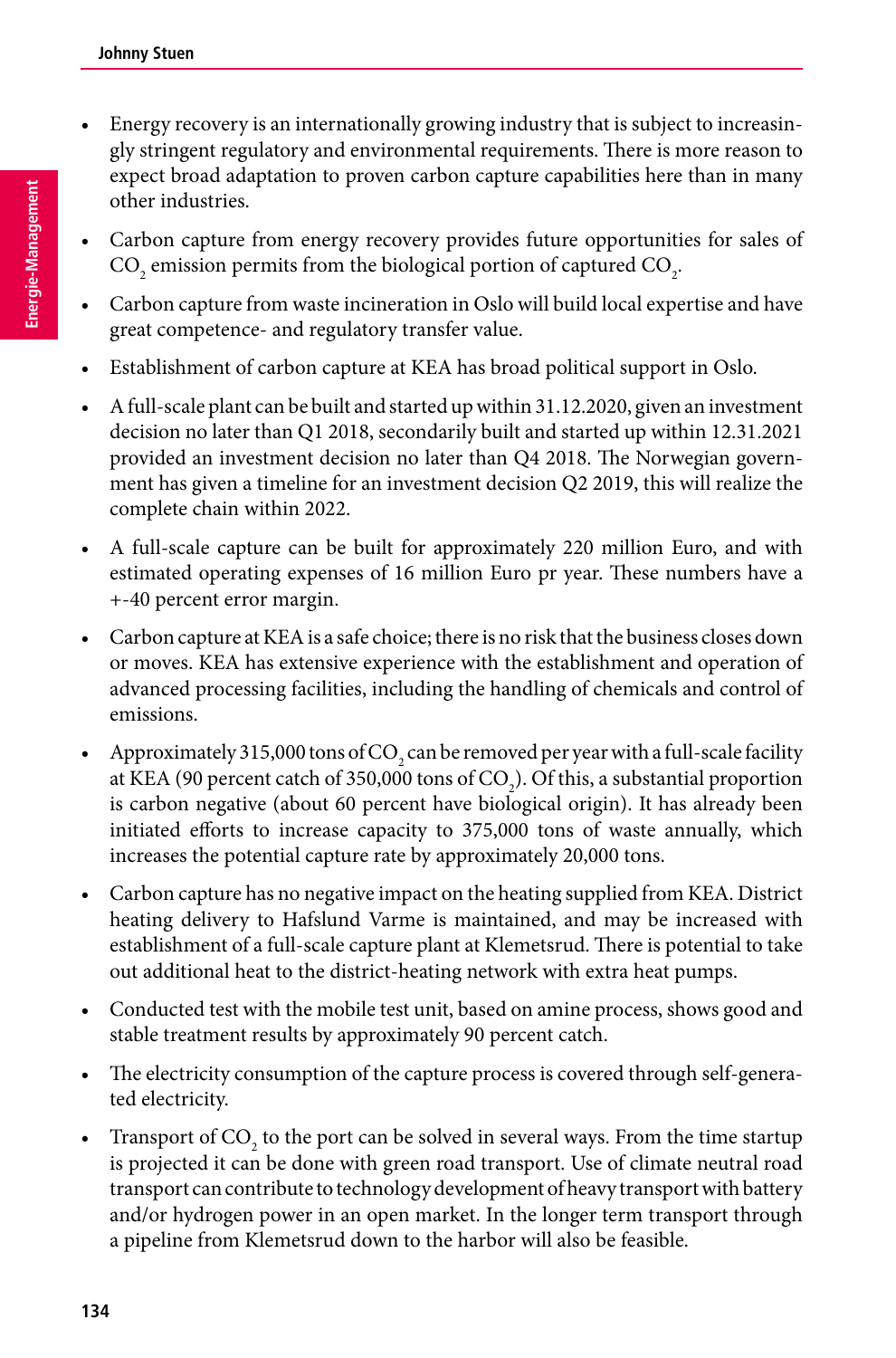- Increased demand for energy for district heating and -cooling is expected over time to trigger the need for enhanced combustion capacity at KEA. A full-scale plant can meet the need for carbon capture also from such extended combustion capacity and could increase their catch with approximately another 90 to 150,000 tons of  $\mathrm{CO}_\mathrm{2}$  annually.
- There is potential for capturing additional about 150,000 tons of  $CO<sub>2</sub>$  per year from the established combustion plants at Haraldrud (bio and waste).

## 2. Introduction

The municipality of Oslo by Energigjennvinningsetaten (EGE) was in December 2015 awarded funding from Gassnova (a state owned company that coordinates the Norwegian CCS-work) to conduct a feasibility study. The purpose of the feasibility study was to demonstrate at least one workable solution for carbon capture from energy recovery for waste, with technical descriptions, cost estimates, project plan and plan and budget for the next phase.

Through the feasibility study EGE wanted to examine opportunities, challenges, risks and costs by integrating carbon capture in an existing energy recovery. The feasibility study includes capture, transport to port, storage at port and loading of liquid  $\mathrm{CO}_2^{}$  to vessels in Oslo harbor.

KEA currently has permission to accept and process 320,000 tons of waste per year and has a technical capacity to process approximately 350,000 tons of waste per year. The feasibility study has been based on the plant's current technical capacity. KEA annually produces approximately 0.8 TWh of energy, out of which about 170 GWh is electricity and approximately 630 GWh is heat for district heating. The plant is implementing increased capacity, and the goal is that the plant in 2018 will produce more than 1.15 TWh of energy in the form of electricity and heat.



Combined aerial and equipment overview on Klemetsrud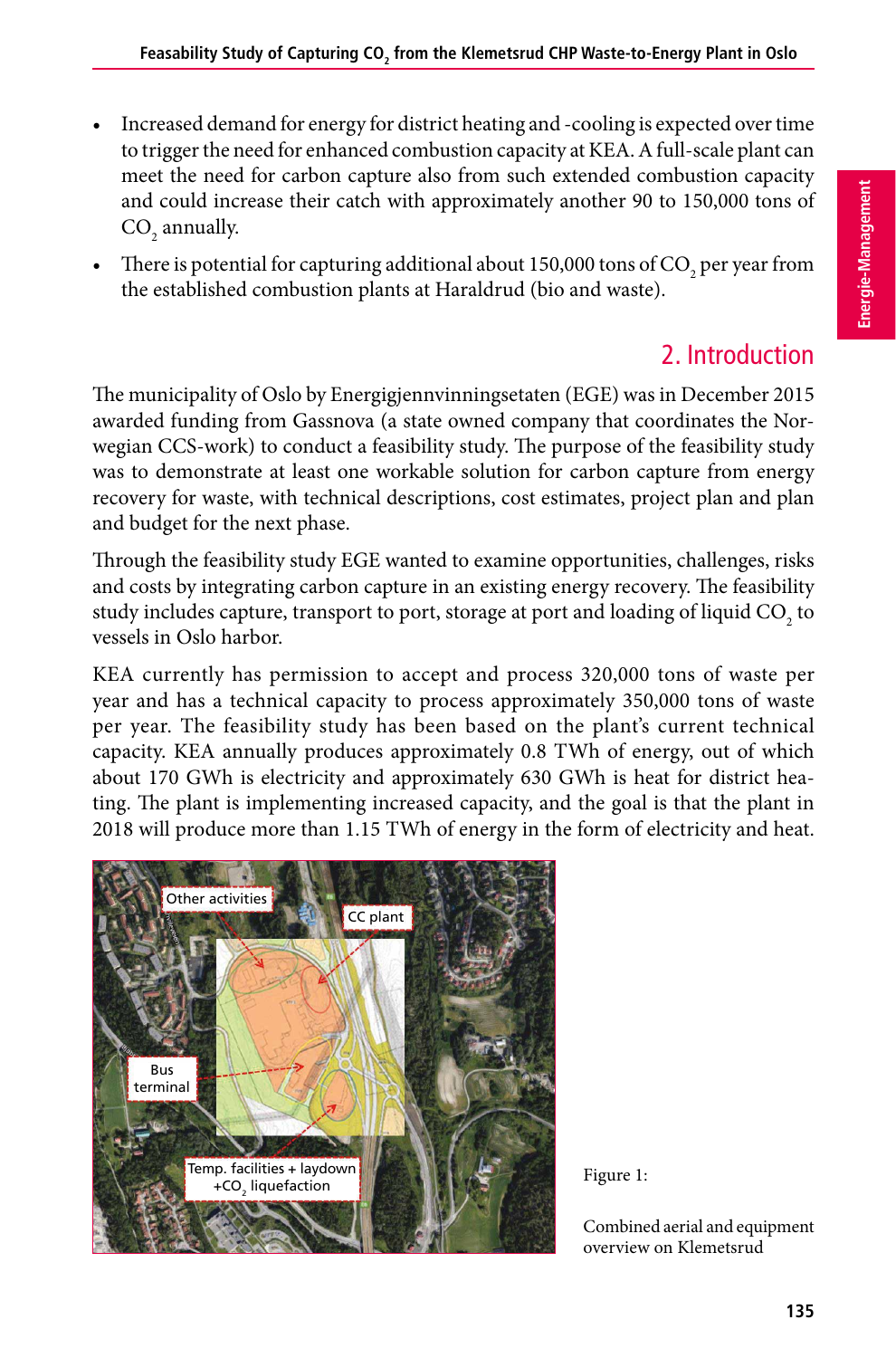All the heat is delivered to Hafslund Varme, and approximately equals 40 percent of Hafslund's annual heating (1.6 TWh in 2015). Hafslund Varme has aim to increase district heating deliveries in excess of 2 TWh, but if the framework conditions improve, the potential for district heating in Oslo is close to 3 TWh. Increased demand for district heating and -cooling could provide a basis for the establishment of a new line 4 at KEA, with additional combustion capacity of 90 to 150,000 tons of waste annually. The total future carbon capture potential of KEA with 90 percent capture rate can reach up to 450,000 tons of  $CO_2$  annually.

# 3. Technical solution

The feasibility study has focused on two different capture technologies and several different storage and transport options. The feasibility study was divided into four different parts, where two capture technology providers (Captureprovider1, Captureprovider2) developed independent capture concepts while a third company (Multiconsult) was responsible for developing the transport and storage concepts. The fourth study, the overall feasibility study was drafted by Citec. Citec has been responsible for quality control, consolidation and summary of the study, confirmations and assessment and concept development of integration between the capture plant and KEA. Citec has also analyzed and ensured that the individual studies are comparable and that the relevant interfaces with existing plants is maintained in a so much as possible appropriate and efficient manner.

A condition for establishing a CO<sub>2</sub> capture facility at KEA, is that CO<sub>2</sub> capture from flue gases takes place with the least possible impact on existing energy production and supply. KEA currently has an annual technical capacity to incinerate up to 350,000 tons of waste, and by 90 percent capture rate this corresponds to a catch of about 315,000 tons of CO<sub>2</sub> per year. It will also in 2016 and 2017 be invested in an increase of the technical capacity to approximately 375,000 tons per year. Efforts are underway to deliver a new application for environmental permit equivalent to this new capacity. It is expected that a permit will be issued in the first half of 2017. The expected upgraded combustion capacity of 25,000 tons are considered to be within the feasibility study definition margins, and it is not made any further reviews beyond this.

### 3.1. Capture technologies

Two different capture technologies have been considered. Both are based on absorption technology, but using different solvents. Captureprovider1 based the report on using their proprietary amine, while captureprovider2 based on the use of conventional available ammonia. Use of absorption for separating  $\mathrm{CO}_2$  is a known technology, based primarily on the use of amines as solvent. Both technologies have conducted successful test programs at the Technology Center Mongstad (TCM) and has satisfactory reference lists.

Since both technologies are based on the same basic principles (absorption, desorption), the integration with energy recovery is relatively equal. Both technologies are based on using heat pumps and steam turbine to recover and return adequate heating/electricity,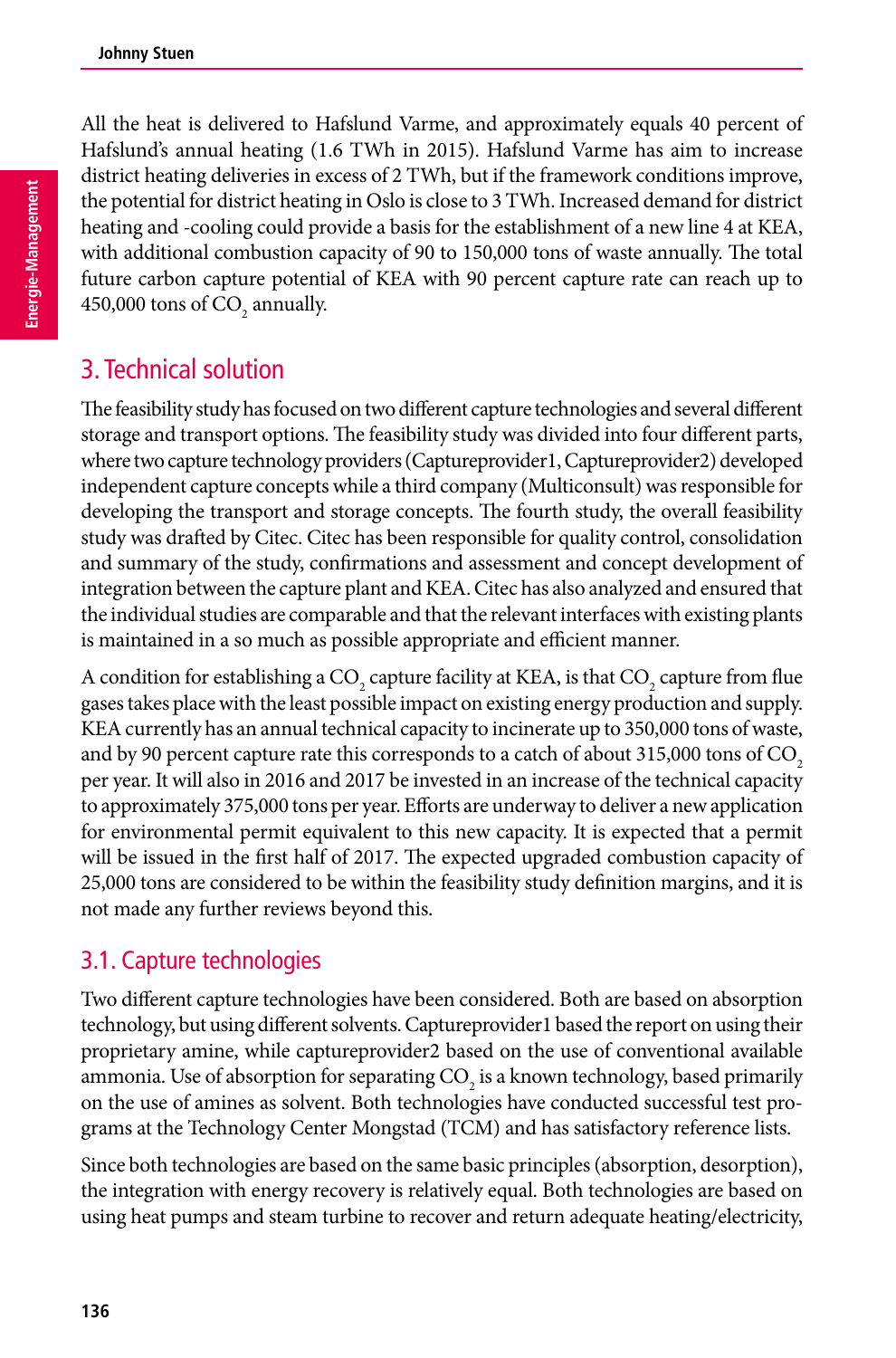

Figure 2: Sketch of amine plant (left) and ammonia plant (right) at Klemetsrud

so energy recovery maintains an unchanged heat energy balance. Both technologies, however, will result in a bit lower electricity production for sale from the plant.

By normalizing the independent premise parameters (such as the efficiency of heat pumps) affecting heat- and electricity production, the simulations show that by maintaining the existing heat production and 90 percent capture the following effect is obtained:

- Capture provider  $1: 13.7 \text{ MW}$ <sub>e</sub> electricity consumption, while electricity for sale falls from 19.8 to 18.4 MW<sub>e</sub>,
- Capture provider 2: 12.6 MW<sub>e</sub> electricity consumption, while electricity for sale falls from 19.8 to 16.4 MW<sub>e</sub>.

In both cases, the power consumption is within the framework of normal electricity produced at KEA. There is no need for investments in grid reinforcement for electricity relating to the public network.

An important finding in the feasibility study is that we manage to integrate the capture facility with existing facilities using heat pumps and a new steam turbine, thereby keeping district heating production unchanged at around 85  $\text{MW}_{\text{h}}$  in the winter period. The technologies are relatively equal in energy efficiency.

#### 3.2. Transport and interim

 $\mathrm{CO}_2$  can be transported in the gas phase, liquid phase or supercritical phase (gas, but with physical properties as liquid). Several different options were considered for  $\mathrm{CO}_2$  transport and intermediate storage before transferring to vessels in Oslo harbor. Transport via pipeline with different routes (over land and along the seabed), trucks and trains were assessed against each other. The feasibility study included assessments of what will be distorted state on the gas for transport, and the most appropriate placement of facilities for liquefaction of gas to liquid phase. There are several possible sites for loading  $\mathrm{CO}_2^{\vphantom{\dagger}}$  at Oslo harbor, depending on the transport solution from the plant to the harbor.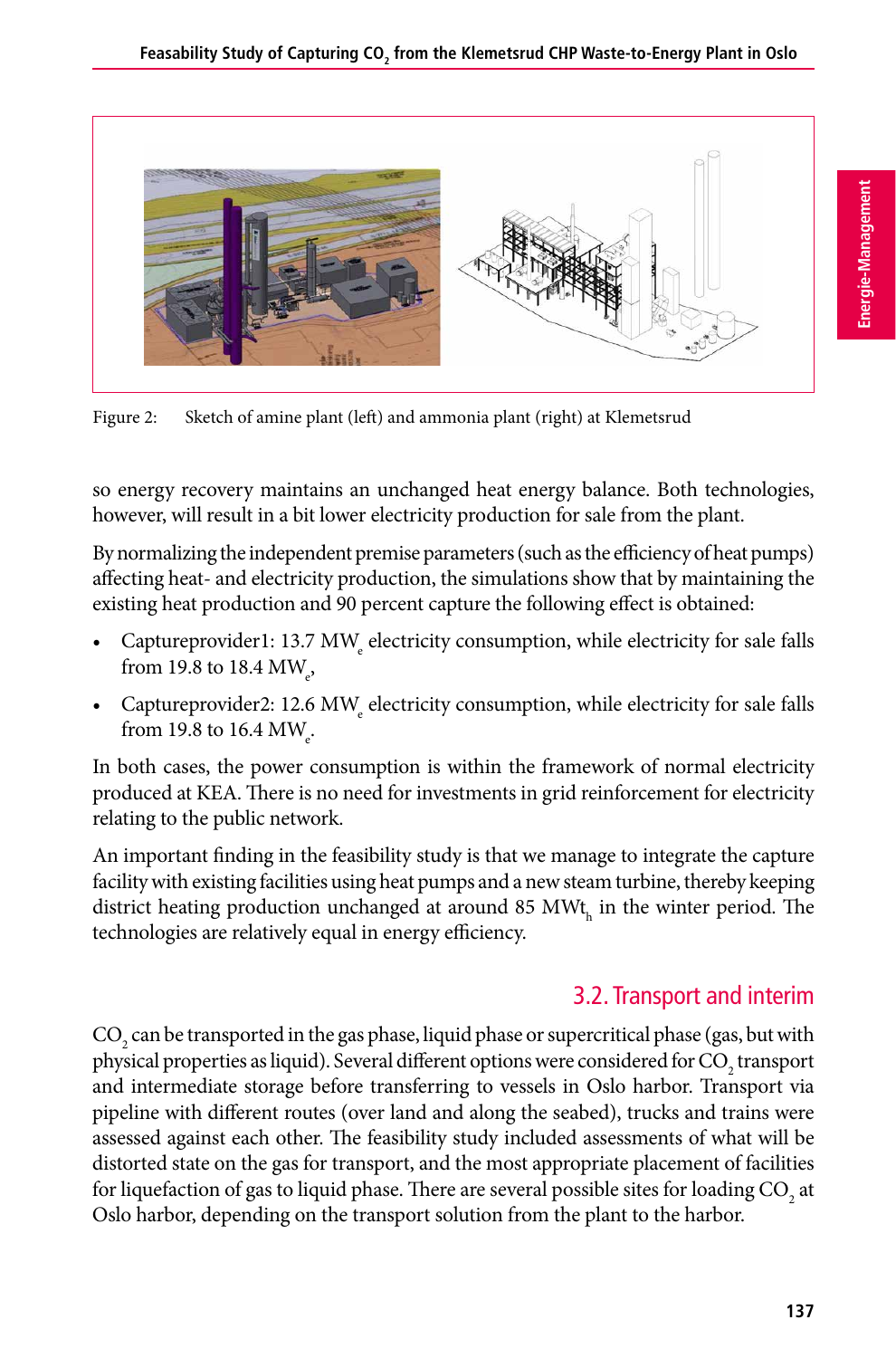Pipeline transport is a common alternative to transport large quantities of  $\mathrm{CO}_2^{}$ , and USA has long experience with this. For pipeline transport gas phase is considered as the most favorable option. A combination of land and seabed pipeline to Ormsund Quay is launched as recommended route for a possible pipeline. A pipeline solution will involve a cooling plant for the transfer of  $CO_2$  in liquid form to the vessel that must be placed in the harbor and demands larger port areas. Establishing a pipeline will eventually be able to provide joint implementation and interaction with other important society structures, such as district heating, electricity, fiber etc. If one in other contexts needs a pipeline between Klemetsrud and port, such a collocation/cost sharing contribution to other desirable environmental projects are economically feasible.

For transport by truck (or train)  $CO_2$  must be floating, which means that the cooling plant must be placed on Klemetsrud. There must also be a smaller cooling system for receiving return gas from the vessel during loading. A placement of the cooling plant at Klemetsrud enables further increased district heating. Trucking from Klemetsrud and down to the port of Oslo will to some extent increase the traffic load in Oslo. Basically, it is estimated a need for 30 trucks per day. The traffic load at rush hour can be minimized through proper sizing of intermediate storage and good logistics management. Conventional fossil-based trailers will result in increased greenhouse gas emissions, and is not a desirable solution. By adopting trailers that use biofuels,  $CO_2$  emissions will be climate neutral (use of biofuels, however, will still result in local emissions of  $NO<sub>x</sub>$  and dust).

From the plant's expected lifetime and time to realization, there is a high probability that it will be developed commercially available technologies for electric or hydrogen based propulsion. Eco trucking is therefore a real alternative to pipeline transport with the use of biofuels in a transitional phase.

Rail transport from Klemetsrud to a shared storage in Grenland is not considered realistic because of the number of logistics operations between Klemetsrud and Grenland.



Figure 3: View of possible location at Ormsund Quay with intermediate (left) and typical smallscale  $\text{CO}_2$  storage facility (right)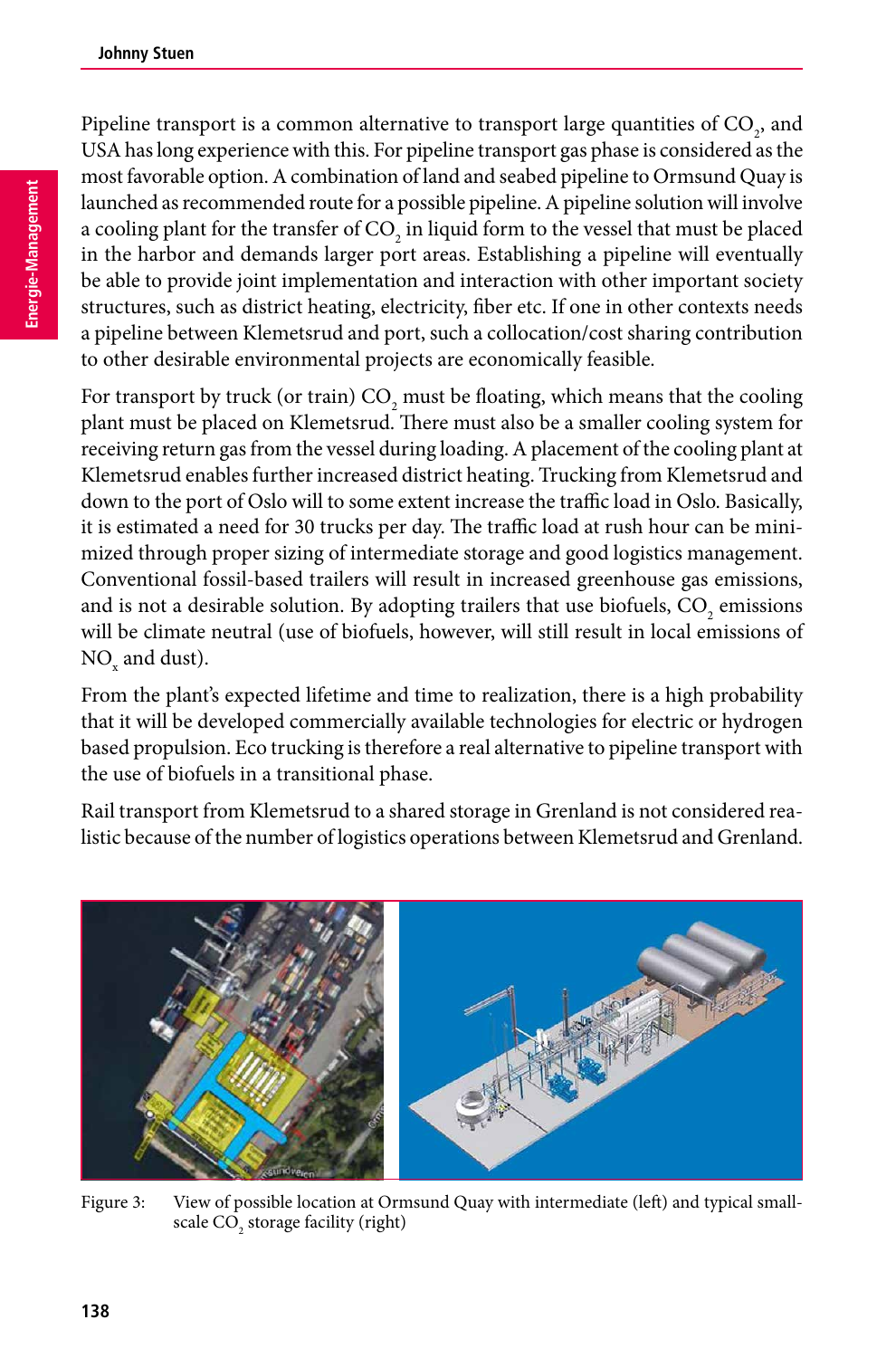## 3.3. Health, safety and environment (HSE)

The feasibility study assumed that the carboncapture plant should remain within existing emission permits and that new emissions should be minimized. The primary safety risks are considered to be related to:

- $CO<sub>2</sub>$  (emissions or accident),
- Ammonia (emission or accident),
- Amin (emissions or accident),
- Fire or explosion,
- Exposure to harmful substances,
- Noise.

These risks are generally considered to be manageable, and in areas where KEA already have considerable experience. KEA is already ISO-certified for environment and quality, and is subject to Emergency regulations mm. Measures to reduce risks are further described in the feasibility study.

## 4. Financial considerations

The cost-estimates for capture, transport and temporary storage has  $\pm$  40 percent accuracy, defined by the maturity of development. As a part of the study it was expected to present one complete basic concept. Based on the results obtained in the study EGE has decided to use ammonia-capture technology and transport by truck as a basis for the design of the basic cost estimating. It is emphasized that this is not a final technology choice, and it is recommended that the next phase investigates other possibilities further before final decisions are made. Results from the feasibility study provides the following cost breakdown for the selected basic concept:

| Table 1: | Total assembled cost breakdown CAPEX; capture technology and trailer transport with |
|----------|-------------------------------------------------------------------------------------|
|          | loading at Oslo harbor                                                              |

| CAPEX – capture and trailer transport with loading at Oslo harbor            | sum<br>mEUR |
|------------------------------------------------------------------------------|-------------|
| Capture plant EPC incl. suppliers unforeseen expenses (22 %)                 | 133         |
| Transport by truck incl. suppliers unforeseen expenses (20 %)                | 43          |
| Total capture plant EPC and transport/intermediate                           | 176         |
| Owner's cost (estimated at 20 % of capture plant EPC, transport and loading) | 35          |
| Owner's unforeseen expenses (20 %)                                           |             |
| Total owner's cost                                                           | 42          |
| Total cost capture plant EPC, transportation/storage and owner's cost        | 218         |
| <b>CAPEX - Total sum</b>                                                     | 218         |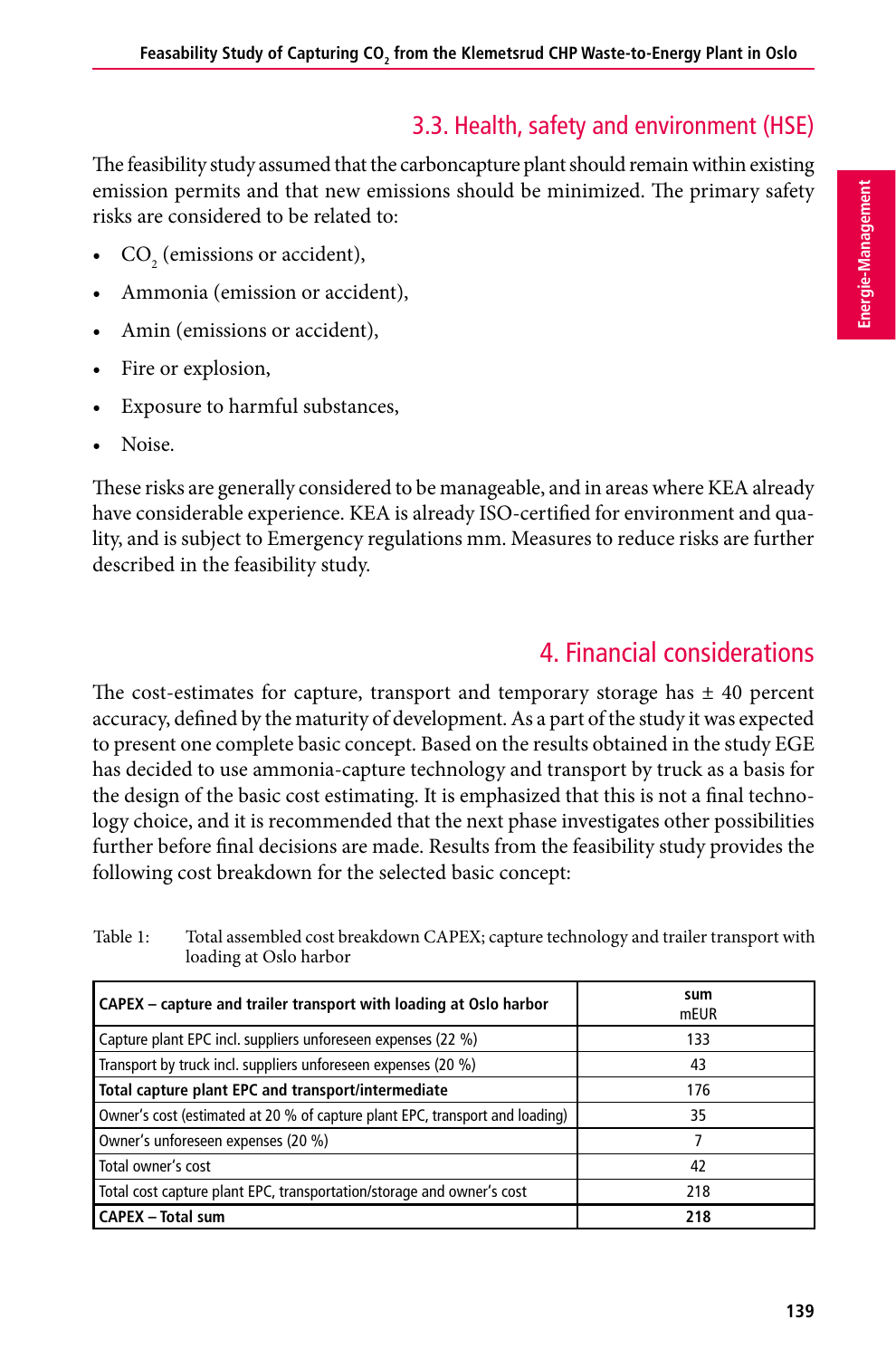| Table 2: | Total assembled cost for OPEX; capture technology and trailer transport with loading |
|----------|--------------------------------------------------------------------------------------|
|          | at Oslo harbor                                                                       |

| OPEX – capture and trailer transport with loading at Oslo harbor | sum<br>mEUR |
|------------------------------------------------------------------|-------------|
| Capture plant including suppliers unforeseen expenses (20 %)     |             |
| Transport by truck incl suppliers unforeseen expenses (20 %)     |             |
| <b>LOPEX</b> - Total sum                                         |             |

In the cost estimates there are not placed additional reserves for cost overruns on top of contractor recommended sum for incidentals. This project reserve, which is normally not controlled by the project must be considered beyond the turnkey contract in a later phase.

## 5. Regulatory compliance

A carbon capture at Klemetsrud is likely to involve an exemption from the existing zoning, but there is a possibility for a new regulation. It should probably be drawn up an impact assessment in accordance with applicable law. It is also assumed new building permits, implementation of risk- and vulnerability analysis as well as adjustments of existing emission permits.

For the pipeline option a new zoning and environmental impact assessment is required. Offshore option would also involve maritime authorities. Transport by truck will simplify authority process compared with pipeline option.

# 6. Risk elements and project opportunities

| Table 3: | Key risk elements |
|----------|-------------------|
|----------|-------------------|

| <b>Risks</b>                                                                                                                                                                                      | <b>Possible measures</b>                                                                                                                                                                                                                                                |
|---------------------------------------------------------------------------------------------------------------------------------------------------------------------------------------------------|-------------------------------------------------------------------------------------------------------------------------------------------------------------------------------------------------------------------------------------------------------------------------|
| The crowd possible resistance to carbon capture plant at<br>Klemetsrud occasion. (NIMBY) Fear of large emissions of<br>CO <sub>2</sub> , amino compounds, ammonia and other harmful<br>emissions. | System design according to the relevant safety standards,<br>monitoring and detection systems<br>Good and frequent information and communication<br>with the public and stakeholders.                                                                                   |
| Emissions of $CO2$ , amino compounds, ammonia and other<br>harmful emissions.                                                                                                                     | System design according to the relevant safety standards,<br>monitoring and detection systems.                                                                                                                                                                          |
| Available area of Klemetsrud is not compatible with the<br>space requirements for carbon capture with refrigeration<br>for trailer transport.                                                     | Area Studies, detailed design. Placing parts of capture in<br>other areas, where possible and appropriate.<br>Careful planning of manufacturing logistics and available<br>laydown area.<br>Consider the use of space for the bus terminal.                             |
| Cost overruns for owner and delays.                                                                                                                                                               | Careful preparation and monitoring of contracts with<br>subcontractors.<br>Dividing scope of work in several separate EPC contracts.<br>Good change control.<br>Quality Verification of technical documentation and<br>design basis for contracts.<br>Freezing concept. |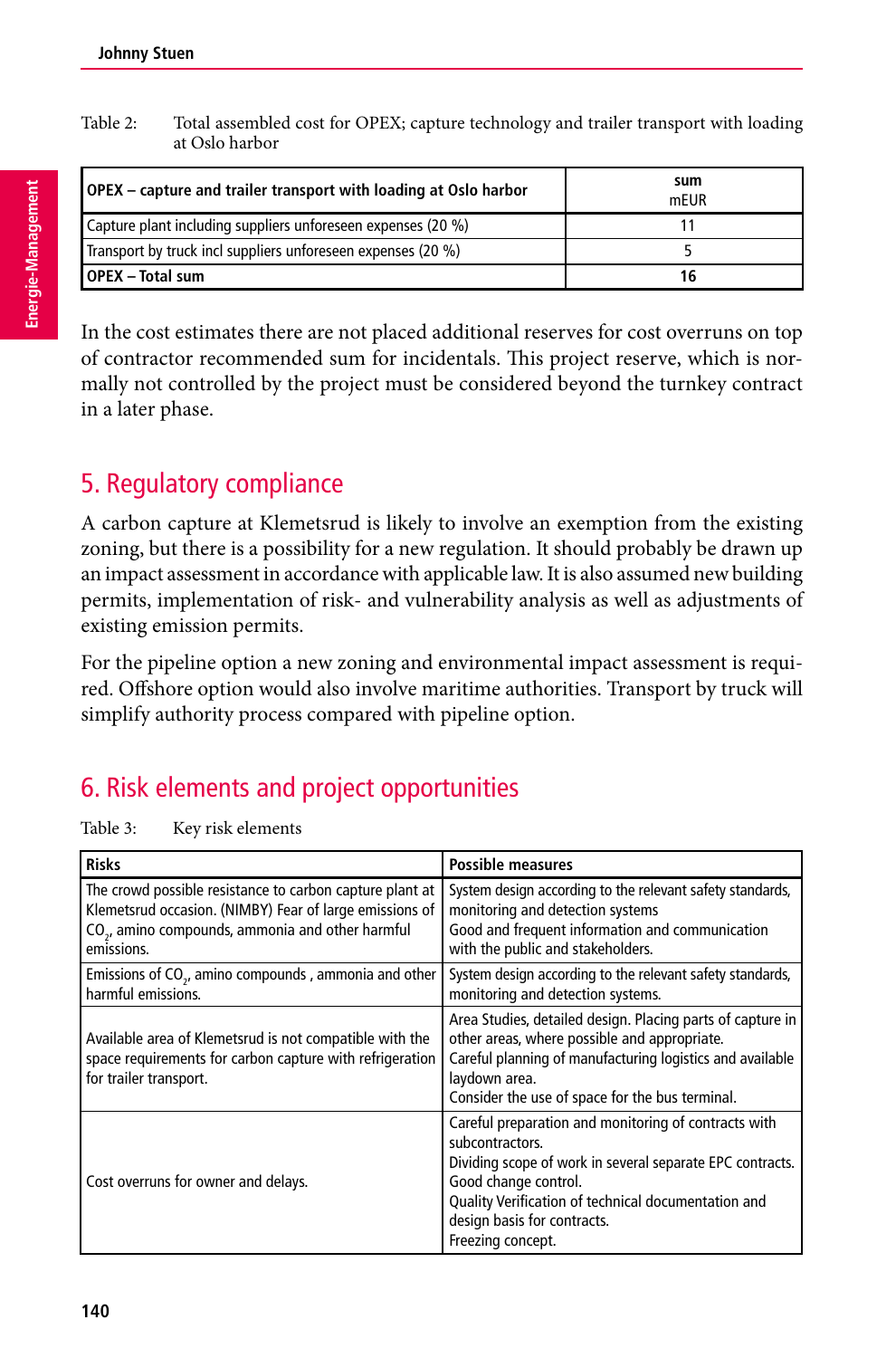The feasibility study considers the following four elements of risk as the most important, based on carbon capture technology and trailer transport with loading at Oslo harbor:

The following three project opportunities are rated as the most promising:

- 1. Demonstrate that integration of a carbon capture facility to an existing energy recovery plant without loss of thermal energy, using heat pumps and air coolers.
- 2. Capture of biological CO<sub>2</sub> and the global impact of this and future sales of CO<sub>2</sub> emission permits.
- 3. Finding a market for the waste products from the capture plant, thereby avoiding landfilling or treatment cost for these products.

## 7. New considerations, learning and dissemination potential

The global market for waste is enormous and steadily rising. According to the World Bank, and if one looks isolated on municipal solid waste and do not include industrial waste, this waste is increasing in a rate faster than urbanization rate. 10 years ago 2.9 billion urban citizens generated about 0.64 kg of waste per person per day (0.68 billion tons per year). At present it is estimated that 3 billion urban citizens generates 1.2 kg per person per day (1.3 billion tons per year). By 2025 the World Bank assess that the numbers will increase to 4.3 billion urban citizens, generating about 1.42 kg per person per year (2.2 billion tons per year).

If one examines the  $\mathrm{CO}_2$  emissions from existing waste facilities in Europe, it is stated that the waste has 228 point sources that emit 61.2 million tons of  $\mathrm{CO}_2$  per year (The European Pollutant Release and Transfer Register, 2013). It is believed that this is only the fossil proportion as the actual discharge is approximately 60 percent higher; ie 97.9 million tons of  $CO_2$ . Waste facilities are among the most important point sources of emissions after power generation in Europe, and about the size of cement production (133 million tons of  $CO<sub>2</sub>$ ).

Many areas of the world have landfills as a primary treatment solution for waste, which is not a sustainable solution. EU ban on landfilling of biodegradable waste, and the transition from waste disposal to energy recovery from residual waste means that carbon capture from waste will have a huge global transfer value. Carbon capture from waste incineration may influence climate impacts for the whole waste industry, providing even more  $\mathrm{CO}_2$ -negative waste management and contribute significantly to cut global greenhouse gas emissions.

Waste is an industry that traditionally is heavily regulated, and often with great public interests, which can provide greater and faster penetration of demands for  $\mathrm{CO}_\mathrm{2}$  capture. This can then be pursued by the individual governments, as local initiatives to achieve the objectives of a global climate and environmental agreements. Waste is also traditionally locally processed, and will in the future largely continue like this. This leads to the inability to move waste to countries with no requirement for  $\mathrm{CO}_\mathrm{2}$  capture and avoiding therefore the risk of carbon leakage.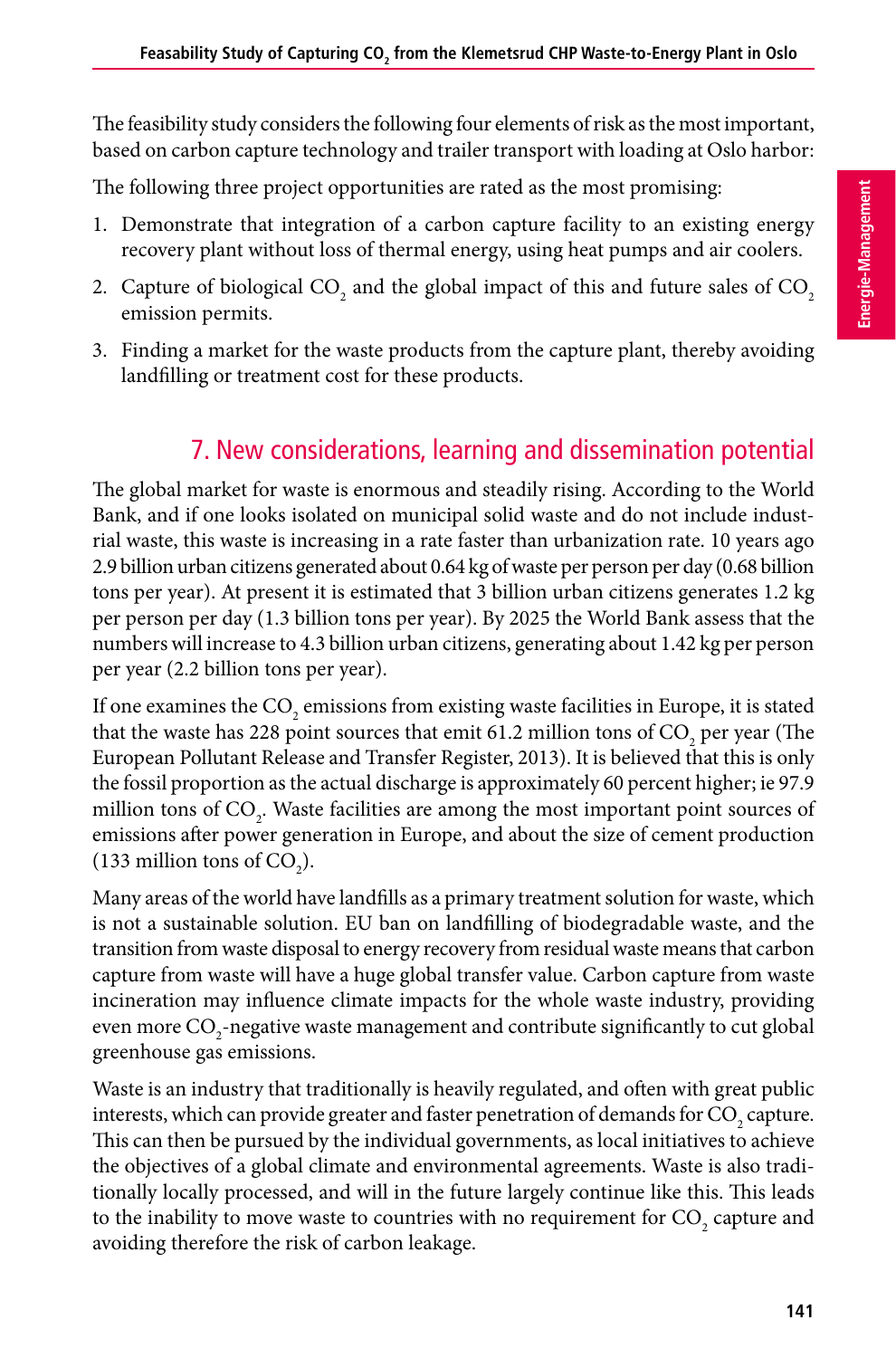Oslo has adopted ambitious climate targets, with 50 percent reduction of greenhouse gas emissions by 2020 and a 95 percent reduction by 2030. An important prerequisite for achieving the city's climate goal is the establishment of a plant for carbon capture at Klemetsrud plant. KEA accounts for a significant proportion of the city's  $CO<sub>2</sub>$  emissions, and emit more than 300,000 tons of  $\mathrm{CO}_2$  per year. 60 percent of these emissions come from biological material. From a global point of view the removal of biological  $\text{CO}_2$  is very important, since it in reality removes  $\text{CO}_2$  from the atmosphere with the corresponding amount, and the source of the biological  $CO_2$  will eventually grow back and again removing the corresponding amount of  $\mathrm{CO}_2$  (photosynthesis). The environmental accounting gets even better with increased sorting and recycling before energy recovery. That increases the bio proportion of waste incinerated, making carbon capture potential from energy recovery even more important in a global perspective.

One ton of waste produces about one ton of  $CO<sub>2</sub>$  during combustion. This shows that the potential is very large by establishing incineration with carbon capture, particularly if it is assumed that 60 percent of the waste has biological origin and is carbon neutral. Oslo wishes to contribute to the establishment of a concept for carbon capture from waste-based energy recovery, which is used for energy recovery in the world. It will be an important goal to spread the learning of a carbon capture plant at Klemetsrud. EGE and KEA has a long history of accepting visits and attend conferences, and see this as a key part of its social responsibility.

As part of the next phase and the eventual realization one should develop strategies and plans to disseminate knowledge and expertise, so that one is able to influence public opinion and decision-makers in other countries and sectors for the development of future carbon capture projects. KEA wants to involve NGOs to develop frameworks and concepts for carbon capture and fossil free transportation.

KEA see it as a natural part to utilize the skills of Gassnova and TCM to utilize their skills and receive technical assistance.

Besides the direct climate advantages, the establishment of a full-scale plant at KEA helps secure market advantages for receiving waste. It is often defined environmental criteria for tenders for the treatment of residual waste, and an energy recovery with carbon capture is expected to get good results in these tenders.

Oslo also has significant emission from the Haraldrud plants (waste incineration and pellet combustion), and there is potential for capturing additional about 150,000 tons of  $\mathrm{CO}_2$  annually from these facilities in addition to KEA.

## 8. Plan for the next phase

KEA will take over the project from the next phase, due to strategic discussions. The strategy presented in the feasibility study involves a FEED phase with a prior concept phase. Conceptual phase is planned over three months and subsequent FEED phase will lead to agreement on further phases where there will be one to three parallel FEED for the capture facility. Inviting more technology providers into the FEED-phase will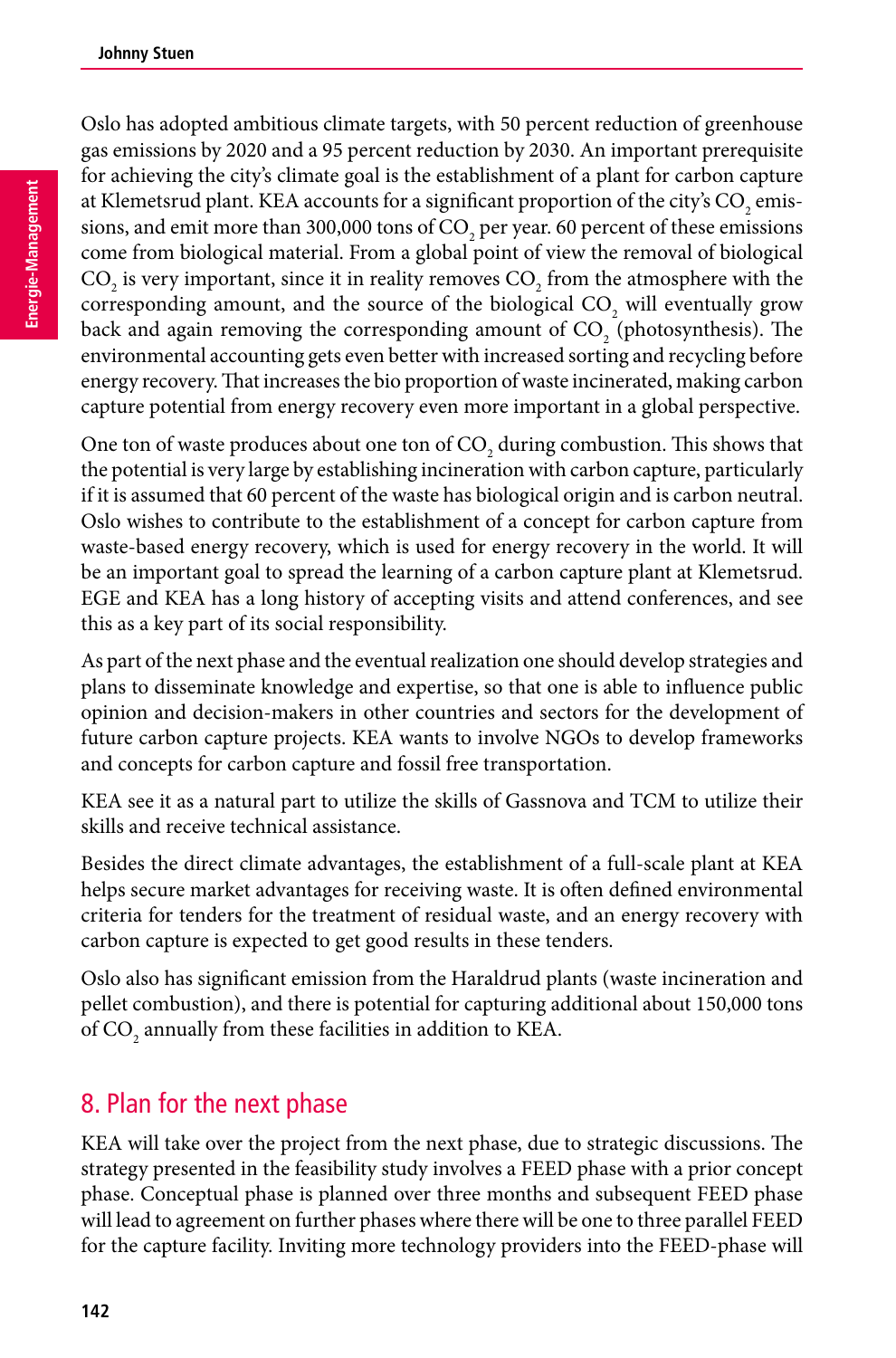provide several technology providers the opportunity to offer their best solution, while they are in competition. FEED phase will include milestones. Whenever there is an adequate decision -and tender to conclude a binding agreement for the establishment and operation, KEA can choose to continue with only one supplier.

KEA considers that there is a possible risk factor by a lack of transparency in the capture actors' processes, given the competition between them. To ensure a common good project implementation it is important that it is done reassessments when there is an adequate decision -and tender, then possibly go into a binding agreement for the establishment and operation with one supplier. The effect of any lack of transparency can also be muted with requirements for uptime, performance and operation as part of the contract.

KEA will develop functional specifications for FEED and realization. Angling on functional requirements must be designed so that the owner has the opportunity to influence technical solutions. Basically the FEED study for capture is going to be technology neutral, assuming sufficient number of providers.

The FEED phase can be split into five different types of contracts:

- Contract 1-3: FEED Carbon capture (2 to 3 suppliers),
- Contract 4: FEED Transport (1 to 2 suppliers),
- Contract 5: Engineering for EPC offers under KEA framework agreements,
- Earthworks Klemetsrud,
- Caching and unloading Oslo harbor,
- Transportation (truck),
- Integration with energy recovery systems, interfaces, and technical assistance,
- Government Involvement and applications.

Establishment of a full-scale carbon capture will be of great strategic importance to suppliers, as it will be one of the larger Norwegian onshore industrial projects in a few years. A full scale plant can be built and started up within 31.12.2020, given an investment decision no later than Q1 2018. Based on information about the presumed timeline for the entire value chain, capture, transport, storage, however, the plant can be built and started up within 31.12.2021 granted an investment decision no later than Q4 2018. The decision is assumed based on completed FEED study, and that the supply agreement for both the establishment and operation of a 3-year period is entered through the FEED study. To reach this time it must be expected to start work on regulation, environmental impact assessment and other regulatory approvals as soon as possible. Because of pre-study duration it is not necessary that the physical work starts parallel to regulation and impact assessment, all licenses are expected to be in place by decision project startup.

To ensure a good transition to the operational phase it is intended, as far as possible, a turnkey which includes operational phase the first three years (BOT; Build, Operate and Transfer). At the same time it will be established a good system for change orders,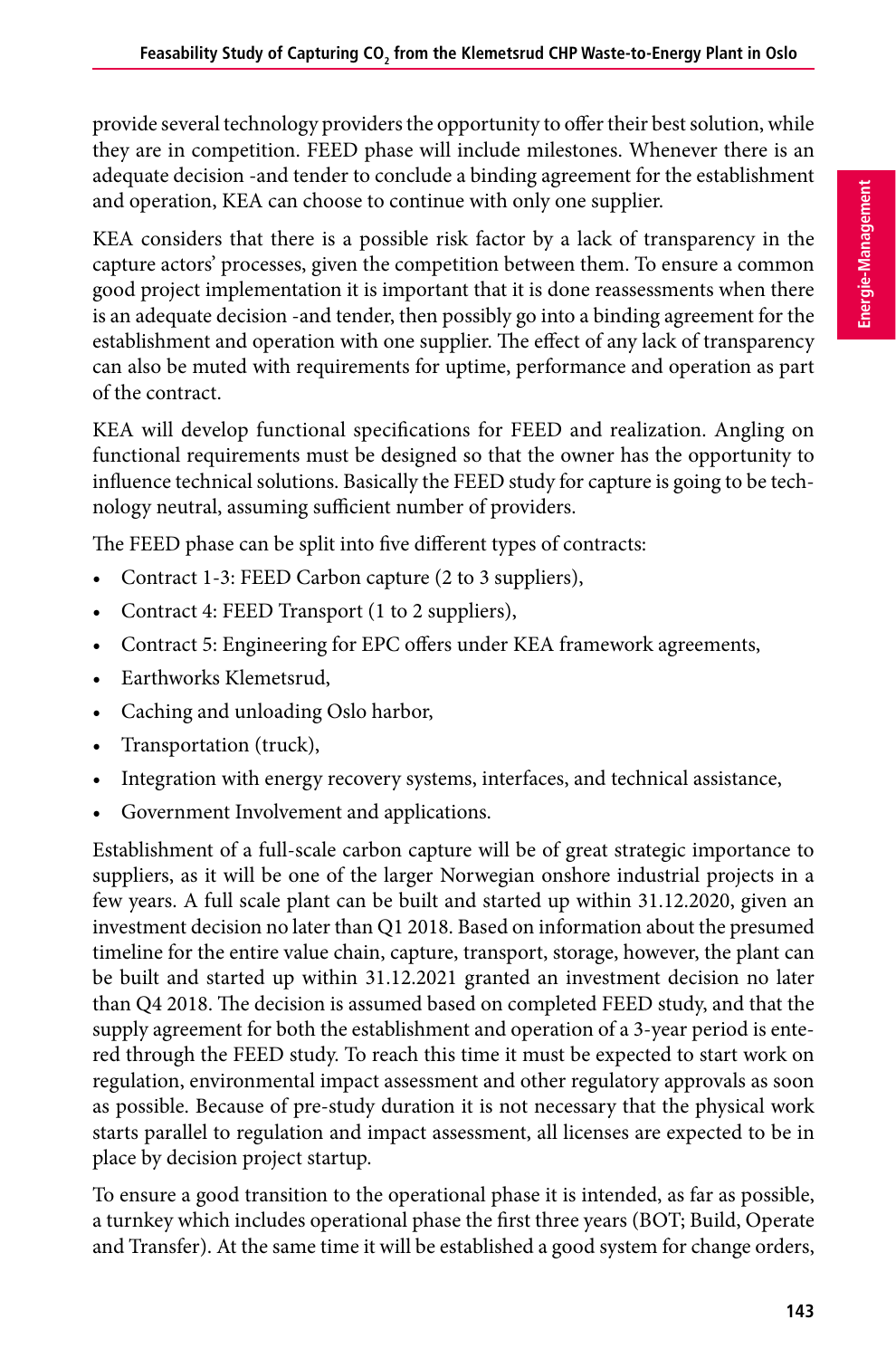given that the project will be characterized by ongoing development and learning. This implies contract and an agreement for operation. It would be natural with two contracts that govern the various phases; both can be negotiated in the FEED phase.

An agreement for the operation should include:

- Guaranteed cost for the production phase
- *Performance based contracting*, ie a mechanism that drives operational cost down over time (stair model)
- Option for further operation, plus an option for only service.

The Norwegian Oil- and Energydepartment has in the complete study drawn the conclusion that a complete chain for carbon capture and storage in the North Sea can be operational in 2022.

# 9. Conclusion

EGE considers that the feasibility study demonstrates that carbon capture at the Klemetsrud plant, transport and loading of  $\mathrm{CO}_2$  for vessels in Oslo harbor, is technically and economically feasible. The feasibility study also shows that the implementation of the capture plant will be done without adversely affecting KEA, which remains and will fully maintain its primary function with energy recovery from waste and heat supply to the district heating network. The plant gets a higher specific consumption of produced electricity. Establishing CCS provides potential for future revenues from waste treatment and helping to lay the groundwork for increased future incineration capacity.

EGEs basic concept for the feasibility study are based on a ammonia process as carbon capture technology and the transport of CO<sub>2</sub> on trucks to intermediate storage at Oslo harbor.

Capture Technology:

• Both technologies have advantages and disadvantages. EGE will, due to both technical and commercial reasons not recommend doing a final choice at this time. Both capture technologies emerge as feasible and can be integrated with energy recovery. The assessments in the feasibility study indicate that carbon capture based on the ammonia process currently emerges at cost terms more favorable, but it is still too early to draw a final conclusion.

Transport and interim:

• EGE considers it necessary to make further efforts in the next phase to finally determine transport concept. The various risks must be assessed further, and investment and operating costs must be quality assured further before making a choice. The assessments in the feasibility study indicate that transportation by lorry currently appears most promising. Loading will depend on the development of Oslo harbor, there are several potential sites.